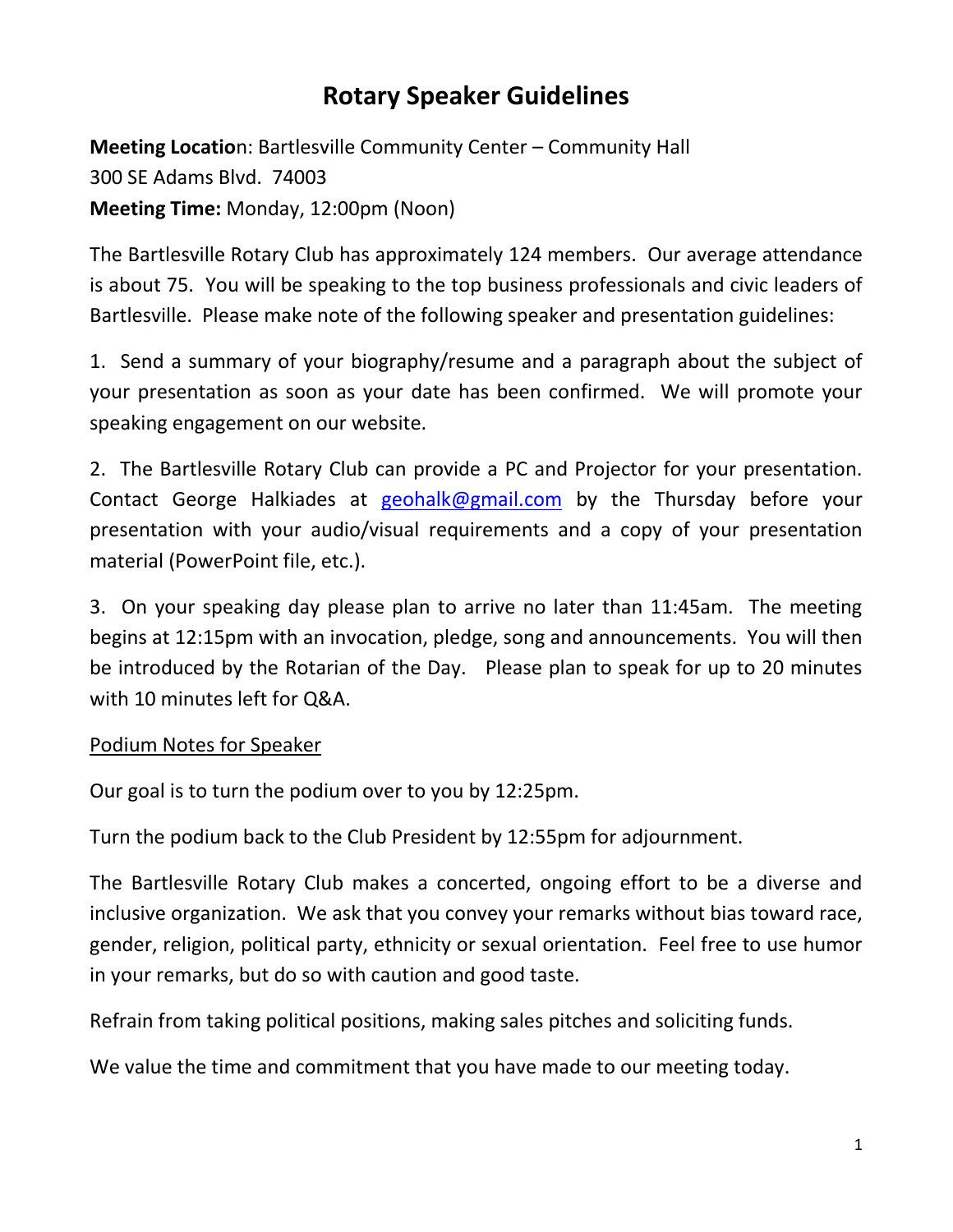## Bartlesville Rotary Club – Policies & Practices

1. It is the policy of the Club to refrain from programs of a political nature. We serve as a neutral forum for occasional debates of political issues.

2. Speakers are asked to refrain from "sale pitches" and distribution of printed matter about their product or point of view.

3. The Rotary Constitution provides that Rotary Clubs shall not express an opinion on any pending public measure. As mentioned above, we often serve as a forum for informative debates on pending legislation or controversial political issues. However, we do not take sides, and we do not support particular political points of view. As a caution, this rule becomes difficult to follow when school bond issues and other local tax matters come up for vote and the Club is pressured through its own members to make announcements urging members to vote for or against a particular issue. We limit such matter to announcing the date of a particular election and urging members to vote, while refraining from urging a particular point of view in the election.

4. Campaigning: Rotary is a politically neutral organization. No candidate for public office shall be, knowingly, invited as a guest speaker within one year prior to his or her election date, except for a debate or forum to which the other leading candidates are invited. One allowable exception would be for an incumbent to present a non-political program on the current state of their office. All members seeking political office should refrain from campaigning for office while attending a Rotary meeting. Guests of Rotary members, desiring to hold public office, should be cautioned against campaigning while attending a Rotary meeting.

5. Solicitations: The Bartlesville Rotary Club has a standing policy that no outside group(s) is allowed to make announcements or solicitations of any type at a regular meeting, unless specifically approved by the Board. This includes handouts, items put out on tables, display items in the foyer or outside the entrance, and personal solicitations or announcements from the podium. The Board recognizes that in some instances our invited speaker may, in an indirect manner, be promoting his or her organization's services or products during the normal presentation of the topic. However, speakers will not be allowed to make direct solicitations for funds or product sales.